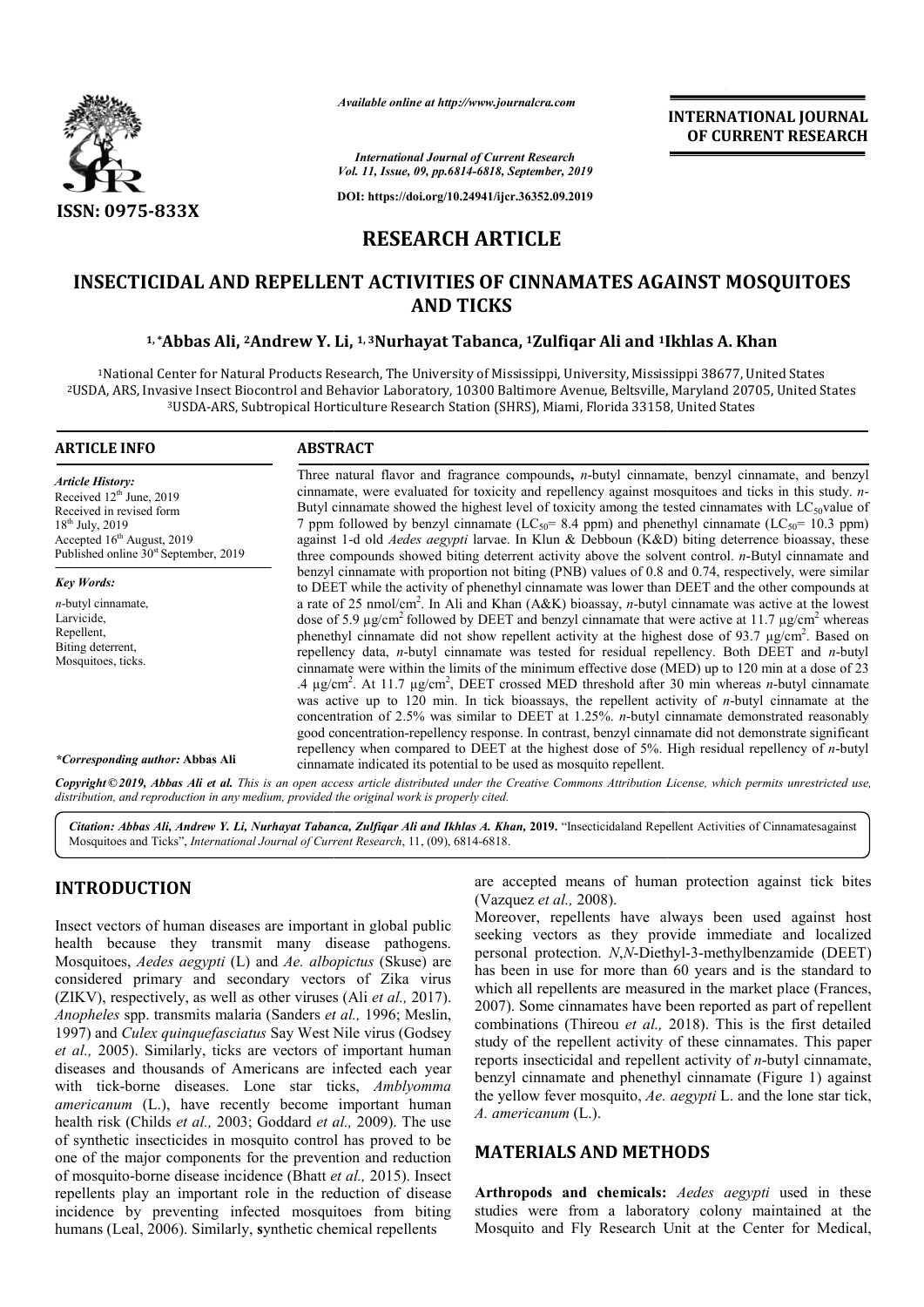Agricultural and Veterinary Entomology, USDA-ARS, Gainesville, Florida (Pridgeon *et al.,* 2007). For biting deterrence bioassays, pupae were maintained in the laboratory at  $27 \pm 2$ °C and  $60 \pm 10\%$  RH, and 6-15-d-old females were used. For larval bioassays, the eggs were hatched and the larvae were maintained under the above conditions. *n*-Butyl cinnamate (Cas  $\#$  538-65-8), benzyl cinnamate (Cas  $\#$  103-41-3)and phenethyl cinnamate (Cas  $# 103-53-7$ ) were purchased from Sigma-Aldrich (St. Louis, MO, USA). Nymphs of the lone star tick, *A. americanum*, were obtained from a colony maintained in a tick rearing facility at Oklahoma State University, Stillwater, OK, USA. Nymphs were held at 22–  $23^{\circ}$ C,  $95 \pm 2\%$  RH, and 16:8 h (L:D) photoperiod for at least 7 days prior to use in bioassays. Nymphs were 2–3 months old (age from the last molt) at the time of bioassays.

**In vitro K&D bioassay:** Bioassays were conducted using a six-celled *in vitro* Klun and Debboun (K&D) bioassay system (Klun *et al.* 2005). Briefly the bioassay system consists of six 3  $\times$  4 cm wells each of which contain approximately 6 mL of the feeding solution. As described by Ali *et al*. (2012), a feeding solution consisting of CPDA-1 and ATP was used instead of blood. All the compounds were tested in this study and DEET, 97%, *N*,*N*-Diethyl-3-methylbenzamide (Cas # 134-62-3, Sigma-Aldrich, St. Louis, MO, USA) at  $25 \text{ nmol/cm}^2$  was used as a positive control. All the treatments were freshly prepared in molecular biology grade 100% ethanol. The temperature of the feeding solution in the reservoirs was maintained at 37°C by using a circulatory bath. The reservoirs were covered with a layer of collagen membrane (Devro, Sandy Run, SC). The test samples were randomly applied to six  $4 \times 5$  cm marked areas of organdy and positioned over the membrane-covered CPDA-1+ATP solution with a Teflon separator placed between the treated organdy and the module to prevent the contamination. The K&D module containing five female mosquitoes per cell was positioned over treated organdy and trap doors were opened to expose the treatments to the females. The number of mosquitoes biting through treated organdy in each cell was recorded after a 3 min exposure and mosquitoes were prodded back into the cells to check the actual feeding. These mosquitoes were then squashed to determine the numbers that had imbibed the solution. A replicate consisted of six treatments: four test samples, DEET and ethanol treated organdy as solvent control. Two sets of 5 replications each with 5 females per treatment were conducted on 2 different days using a newly treated organdy and a new batch of females in each replication. Treatments were replicated 10 times.

**In vitro A&K repellent bioassay:** Bioassays were conducted using Ali & Khan (A&K) bioassay system developed by Ali *et al*. (2017) for quantitative evaluation of repellency against mosquitoes. Briefly the bioassay system consists of a  $30 \times 30 \times$ 30 cm collapsible aluminum cage having one penal of clear transparent acrylic sheet with  $12 \times 3.5$  cm slit through which the blood box containing a removable feeding device was attached. The top of the blood box had a sliding door used to expose the females to the treatment during the bioassay. Rectangular areas of either  $3 \times 4$ -cm were marked on the collagen sheet that matched the measurement of the rectangular liquid reservoirs. Treated collagen was secured on the feeding reservoir containing the feeding solution using a thin layer of grease. The feeding device was then pushed inside the blood box and the sliding door was opened to expose the females to the treatment. The number of females biting through the treated collagen during 1 min exposure was recorded. Means and standard

errors were calculated using Microsoft Excel version 10 or SAS.

**Larvicidal bioassays:** Bioassays were conducted using the bioassay system described by Pridgeon et al. (2009). Further methods and statistical analyses were described in (Ali *et al.,*  2013). DMSO was used as a solvent to prepare the treatments and was also used as a negative control. Permethrin (95.7%) (Chem Service, Inc. West Chester, PA) was used as a positive control.

**Statistical analyses:** Proportion not biting (PNB) values in K&D data were calculated using the following formula:

 $\text{PNB } = 1 - \left( \frac{\text{Total number of females bitmap}}{\text{Total number of females}} \right)$ 

Data on the PNB were analyzed using SAS Proc ANOVA (SAS Institute, Inc., Carry, NC 2007) and means were separated using Ryan-Einot-Gabriel-Welsch multiple range test. Means and standard errors of MED values were calculated using SAS Proc Means or Microsoft Excel 2010. LC $_{50}$  values for larvicidal data were calculated by using SAS, Proc Probit.

**Tick repellency bioassay:** Each of the test compounds (*n*-butyl cinnamate, phenethyl cinnamate, and benzyl cinnamate) was diluted in ethanol to generate 7 test concentrations. Ethanol alone was tested as a negative control, and 1.25% DEET was used as a positive control. Repellency tests of these compounds against nymphs of the lone star tick were carried out using the vertical paper assay described by Carroll *et al*. (2011). Briefly, a  $4 \times 7$  cm rectangle of Whatman No. 4 filter paper was prepared by treating the central  $4 \times 5$  cm zone with a volume of 165 µL of the test solution. After drying, the paper strip was suspended from a bulldog clip hung from a holder. Ten nymphs were released from a glass vial on the lower untreated end of the paper strip. Nymphs crawl upward and their locations on the filter paper were recorded at 1, 3, 5, 10, and 15 min of release. Ticks were considered repelled if they stayed on the lower untreated zone or fell off the filter paper without having crossed into the upper untreated zone (Meng *et al.,* 2016; Machtinger *et al.,* 2017). Each treatment included three replicates. Percentage repellency was converted into corrected repellency using Abbott's formula (Abbott, 1925) for each test. Data is presented as corrected percent repellency.

### **RESULTS AND DISCUSSION**

The three cinnamates tested in this study showed larvicidal activity. *n*-Butyl cinnamate with  $LC_{50}$  value of 7 ppm showed the highest level of toxicity followed by benzyl cinnamate (LC<sub>50</sub>= 8.4 ppm) and phenethyl cinnamate (LC<sub>50</sub>= 10.3 ppm) against 1-d old *Ae. aegypti* larvae (Table 1). Similarly based on  $LC_{90}$  *n*-butyl cinnamate with a value of 13.7 ppm were significantly more toxic than benzyl-or phenethyl cinnamate against *Ae. aegypti* larvae. In K&D biting deterrence bioassay all compounds showed biting deterrent activity above the solvent control (Figure 2). *n*-Butyl cinnamate and benzyl cinnamates with PNB values of 0.8 and 0.74, respectively, were statistically similar to DEET while the activity of phenethyl cinnamate was lower than DEET at a rate of 25 nmol/cm2 . In A&K repellent bioassay, *n*-butyl cinnamate was the most active at the lowest dose of 5.9  $\mu$ g/cm<sup>2</sup> followed by DEET and benzyl cinnamate that were active at 11.7  $\mu$ g/cm<sup>2</sup>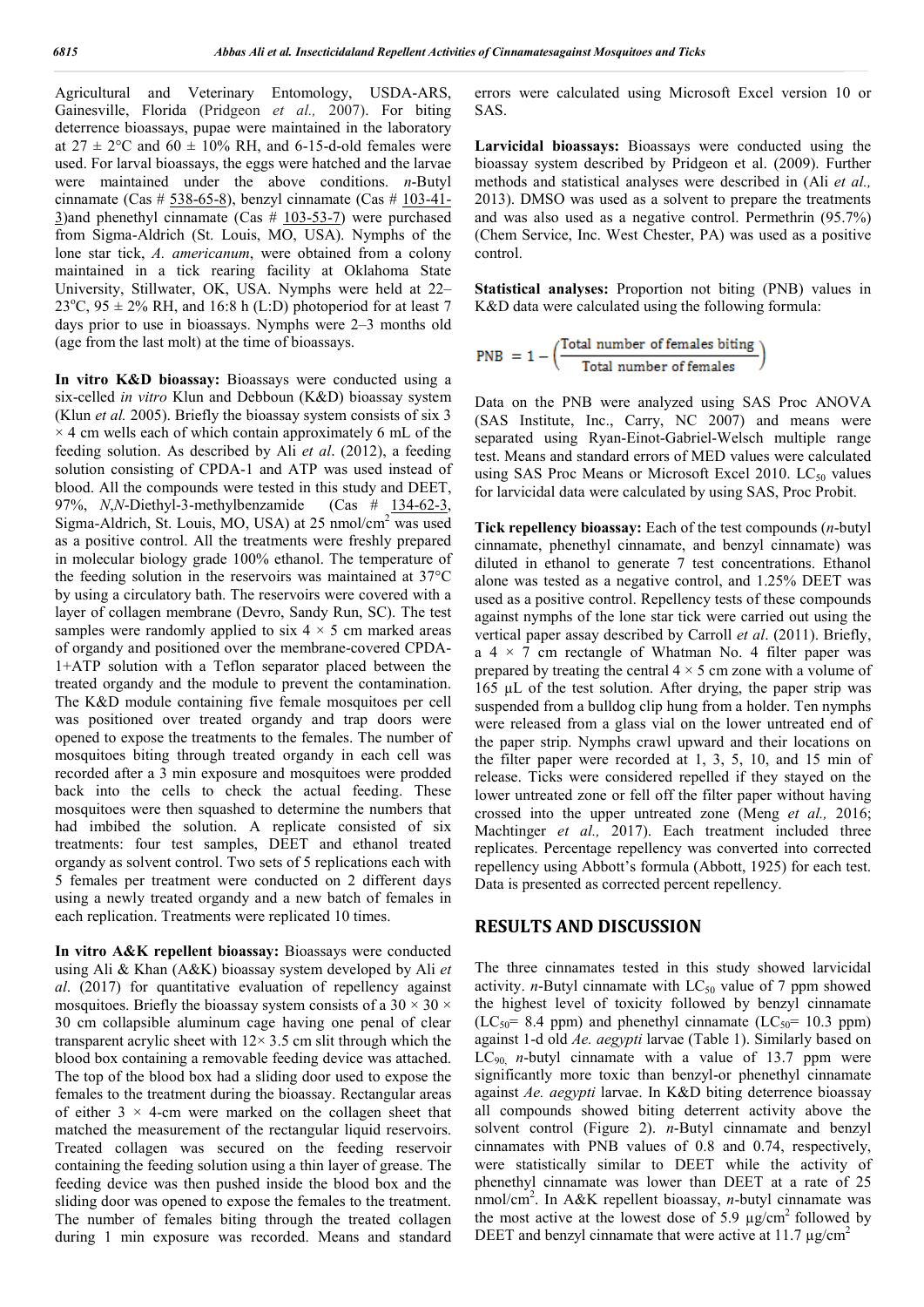| Compound             | $LC_{50}$ (95% $CI$ ) <sup>a</sup> | $LC_{90}$ (95% CI)  |      | df |
|----------------------|------------------------------------|---------------------|------|----|
| $n$ -Butyl cinnamate | $7.0(6.2 - 8.0)$                   | $13.7(11.6 - 17.3)$ | 81.7 | 48 |
| Benzyl cinnamate     | $8.4(7.2 - 9.8)$                   | $21.7(17.6 - 28.9)$ | 87.8 | 48 |
| Phenethylcinnamate   | $10.3(8.7 - 12.2)$                 | $30.3(24.1 - 41.9)$ | 89.3 | 48 |

**Table 1. Toxicity of cinnamates against first-instar larvae of** *Aedesaegypti*

 ${}^{\text{a}}\text{LC}_{50}$  and LC<sub>90</sub>values are given in ppm (95% confidence interval).

**Table 2. Repellent activity of DEET and cinnamates against** *Aedesaegypti***in** *in vitro* **A & K bioassay**

|                      |    |                     |          | %age females feeding out of 200 |                |                 |      |
|----------------------|----|---------------------|----------|---------------------------------|----------------|-----------------|------|
| Compound             |    | Dose $(\mu g/cm^2)$ |          |                                 |                |                 |      |
|                      |    | 93.7                | 469      | 23 A                            |                | 59              | 2.92 |
| <b>DEET</b>          |    | $\theta$            |          |                                 | $0.30 \pm 0.5$ | >١              |      |
| $n$ -Butyl cinnamate |    | $\theta$            | O        |                                 |                | $0.57 \pm 0.13$ | >1   |
| Benzyl cinnamate     | 15 | $\Omega$            | $\theta$ | $0.25 \pm 0.08$                 | $0.7 \pm 0.08$ | ⊳l              | >1   |
| Phenethylcinnamate   |    | >1                  | >⊺       | >١                              |                |                 |      |

<sup>1</sup> N is the number of replications. <sup>2</sup>Data are %age (mean  $\pm$  SEM) females biting. The minimum effective dose is  $\leq 1\%$  biting which are 2 females out of 200 in the cage. Data is from A & K bioassay using 12 cm<sup>2</sup> treated surface area. Ethanol was regularly tested at the beginning and after every 5 replications as solvent control. The bioassays were continued only if the ethanol treatment failed (feeding  $\geq 1\%$ ).

**Table 3. Residual repellent activity of DEET and n-butyl cinnamate against** *Aedesaegypti* **females at different dosages in an** *in vitro***, A & K bioassay**

|                      |                     | %age females feeding out of 200 |                 |                |                 |                 |  |
|----------------------|---------------------|---------------------------------|-----------------|----------------|-----------------|-----------------|--|
| Compound             | Dose $(\mu g/cm^2)$ |                                 |                 |                |                 |                 |  |
|                      |                     |                                 | 30              | 60             | 90              | 120             |  |
| <b>DEET</b>          | 23.4                |                                 |                 | $\theta$       | $0.03 \pm 0.03$ | $0.43 \pm 0.07$ |  |
| $n$ -Butyl cinnamate | 23.4                |                                 |                 | $\Omega$       |                 | $0.17 \pm 0.06$ |  |
| <b>DEET</b>          | 11.7                | $0.26 \pm 0.07$                 | $0.53 \pm 0.08$ | >l             | >1              | >1              |  |
| $n$ -Butyl cinnamate | 117                 | $0.07 \pm 0.04$                 | $0.1 \pm 0.05$  | $0.1 \pm 0.05$ | $0.23 \pm 0.07$ | $0.09 \pm 0.1$  |  |

<sup>1</sup> N is the number of replications. <sup>2</sup>Data are %age (mean  $\pm$  SEM) females biting. The minimum effective dose is  $\leq$  1% biting which are 2 females out of 200 in the cage. Data is from A & K bioassay using 12 cm<sup>2</sup> treated surface area.

|  | Table 4. Repellency of cinnamates against nymphs of thelone star tick |  |  |  |
|--|-----------------------------------------------------------------------|--|--|--|
|  |                                                                       |  |  |  |

|                      |               | % Corrected repellency |                |          |          |  |  |
|----------------------|---------------|------------------------|----------------|----------|----------|--|--|
| Compound             | Conc. $(\% )$ | R1                     | R <sub>2</sub> | R3       | Mean     |  |  |
| Experiment 1         |               |                        |                |          |          |  |  |
| <b>DEET</b>          | 1.25          | 75.0                   | 71.4           | 100.00   | 82.14*   |  |  |
| $n$ -Butyl cinnamate | 0.16          | 12.5                   |                |          | 12.5     |  |  |
| $n$ -Butyl cinnamate | 0.31          | 12.5                   | 0.0            | $-33.33$ | $-6.9$   |  |  |
| $n$ -Butyl cinnamate | 0.63          | 0.0                    | 42.9           | 50.00    | 31.0     |  |  |
| $n$ -Butyl cinnamate | 1.25          | 25.0                   | 28.6           | $-16.67$ | 12.3     |  |  |
| $n$ -Butyl cinnamate | 2.50          | 87.5                   | 85.7           | 83.33    | $85.5*$  |  |  |
| $n$ -Butyl cinnamate | 5.00          |                        | 100.0          | 100.00   | $100*$   |  |  |
| Experiment 2         |               |                        |                |          |          |  |  |
| <b>DEET</b>          | 1.25          | 60                     | 87.5           | 42.86    | $63.5*$  |  |  |
| Benzyl cinnamate     | 0.16          | $-20$                  | 25             | 28.57    | 11.19    |  |  |
| Benzyl cinnamate     | 0.31          | $-60$                  | $\theta$       | $-42.86$ | $-34.29$ |  |  |
| Benzyl cinnamate     | 0.63          | $-100$                 | $-12.5$        | 14.29    | $-32.74$ |  |  |
| Benzyl cinnamate     | 1.25          | $-40$                  | $\theta$       | $-14.29$ | $-18.10$ |  |  |
| Benzyl cinnamate     | 2.50          | 40                     | $\theta$       | 28.57    | 22.86    |  |  |
| Benzyl cinnamate     | 5.00          | 40                     | $-25$          | $-14.29$ | 0.24     |  |  |

Means within an experiment marked with \* are statistically similar.

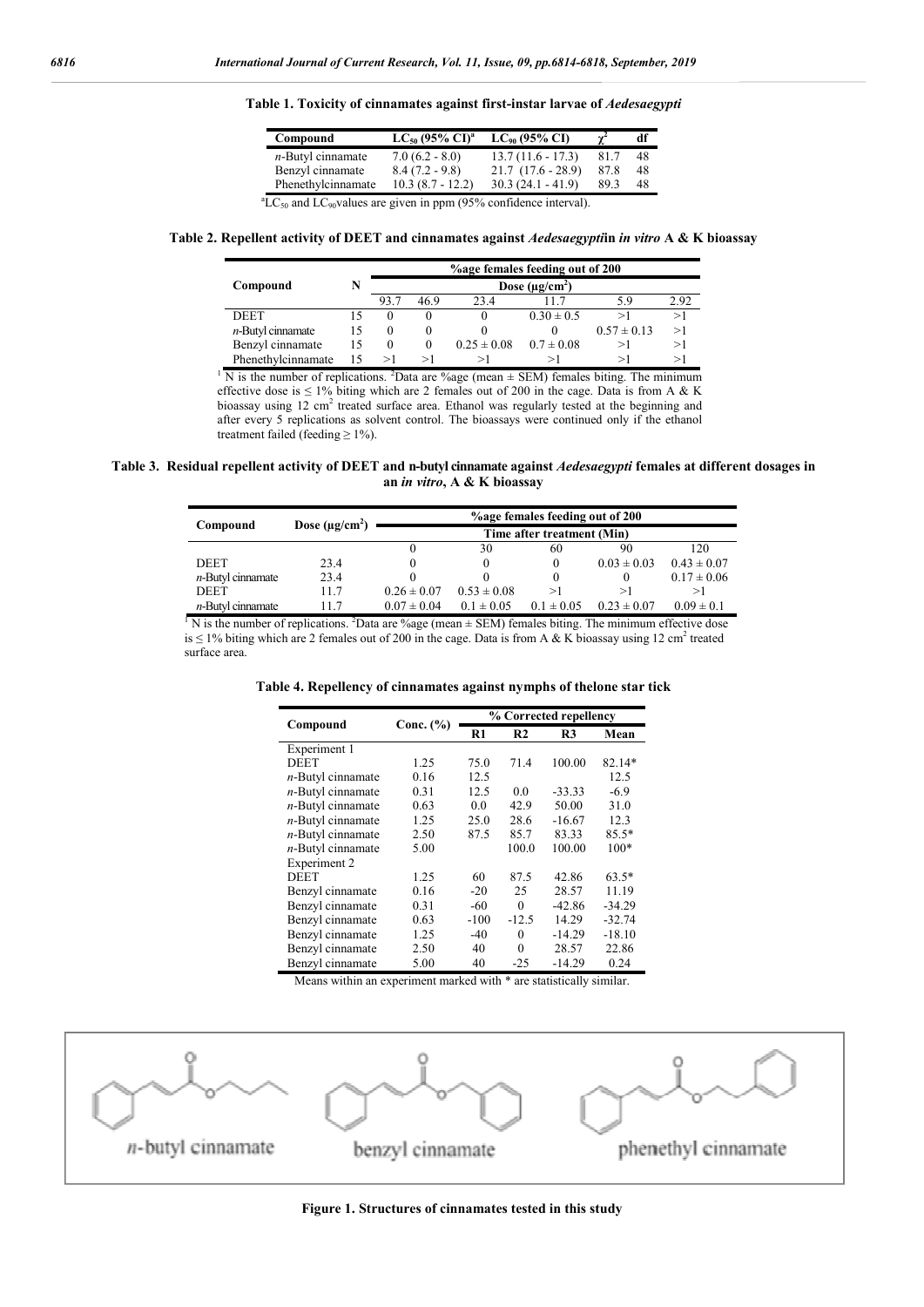

**Figure 2. Proportion not biting values of n n-butyl cinnamate, benzyl cinnamate, phenethyl cinnamate, and DEET against**  *Ae. aegypti* **females. All compounds and DEET as a positive control**  were tested at 25 nmol/cm<sup>2</sup> while ethanol was the negative control

whereas phenethyl cinnamate did not show any repellent activity at the highest dose of  $93.7 \mu$ g/cm<sup>2</sup> (Table 2). A&K bioassay compares the data based on the minimum effective dose (MED) values. Based on repellency data, *n*-butyl cinnamate was further tested for residual repellency.

Both DEET and *n*-butyl cinnamate were within the limits of the Both DEET and *n*-butyl cinnamate were within the limits of the MED up to 120 min at 23 .4  $\mu$ g/cm<sup>2</sup> (Table 3). At 11.7  $\mu$ g/cm<sup>2</sup>, DEET crossed the MED threshold after 30 min whereas *n*-butyl cinnamate was active up to 120 min. These data indicated a strong potential of *n*-butyl cinnamate to be developed as a commercial repellent. In repellent studies some cinnamates have been used as parts of the formulations of repellents against mosquitoes (Thireou *et al.,* 2018). However, this is the first detailed study on the repellent activity of these compounds. ctive up to 120 min. These data indicated a<br>of *n*-butyl cinnamate to be developed as a<br>illent. In repellent studies some cinnamates<br>as parts of the formulations of repellents<br>es (Thireou *et al.*, 2018). However, this is

In tick bioassays, solvent (ethanol) alone resulted in an average of  $\sim$ 30% repellency, which was much higher than desired. n-Butyl cinnamate demonstrated reasonably good concentrationrepellency response (Table 4). Repellencies of lower concentrations of *n*-butyl cinnamate were not statistically different from that of the solvent alone. *n*-Butyl cinnamate at the concentration of 2.5% reached the same level of repelle as 1.25% DEET, and reached a 100% repellency at 5.0%. In contrast, benzyl cinnamate did not demonstrate significantly higher repellency than that of solvent alone at any of the concentrations tested, suggesting that it is not an effective repellent against the lone star tick. In conclusion, cinnamates especially *n*-butyl cinnamate showed great potential to be used as a repellent against mosquitoes and lone star tick. Residual activity of *n*-butyl cinnamate is longer than DEET which is a strong positive attribute. Further studies will be continued to explore the repellent activity of *n*-butyl cinnamate by testing in different formulations under large cage laboratory bioassays and field tests against mosquitoes and ticks. butyl cinnamate were not statistically<br>the solvent alone.  $n$ -Butyl cinnamate at  $.5\%$  reached the same level of repellency inst the lone star tick. In conclusion, cinnamates<br>butyl cinnamate showed great potential to be used<br>it against mosquitoes and lone star tick. Residual<br>-butyl cinnamate is longer than DEET which is a<br>ve attribute. Further

Acknowledgment: This study was supported in part by USDA/ARS grant No. 58-6066-6-043. We thank Dr. Dan Kline, Mosquito and Fly Research Unit, Center for Medical, USDA/ARS grant No. 58-6066-6-043. We thank Dr. Dan Kline, Mosquito and Fly Research Unit, Center for Medical, Agricultural and Veterinary Entomology, USDA-ARS, Gainesville, for supplying mosquito eggs. We also thank James McCrary of USDA ARS for technical assistance with tick McCrary of USDA ARS for technical assistance with tick<br>bioassays. We thank Dr. Charles Cantrell, USDA-ARS, for his valuable suggestions during the course of this study.

### **REFERENCES**

- Abbott, W.S. 1925. A method of computing the effectiveness bott, W.S. 1925. A method of computing the effectiveness of an insecticide. *Journal of Economic Entomology*, 18: 265–267.
- Ali A, A. Abbas and M. Debboun. 2017. Zika virus: epidemiology, vector and sexual transmission neurological disorders and vector management  $-A$  review. *International* epidemiology, vector and sexual transmission neurological disorders and vector management -A review. International *Journal of Current Research,* 10: 58721-58737.
- Ali, A., C. L. Cantrell, U. R. Bernier, S. O. Duke, J. C. Schneider, and I. Khan. 2012. L. Cantrell, 2012. *Aedes aegypti* (Diptera: Culicidae) biting deterrence: structure-activity relationship of saturated and unsaturated fatty acids. *Journal of Medical Entomology,* 49: 1370-1378. 1378.
- Ali A, N. Tabanca, B. Demirci, K. H. C. Baser, J. Ellis, S. Gray, B. R. Lackey, C. Murphy I. A. Khan and D. E. Wedge. 2013. Composition, mosquito larvicidal, biting deterrent and antifungal activity of essential oils of different plant parts of *Cupressus arizonica* var. *Glabra* (Sudw.) Little ('Carolina Sapphire'). Natural Product *Communications,* 8: 257-260. Tabanca, B. Demirci, K. H. C. Baser, J. Ellis, S.<br>B. R. Lackey, C. Murphy I. A. Khan and D. E.<br>2013. Composition, mosquito larvicidal, biting<br>nt and antifungal activity of essential oils of different
- Bhatt S, D. J. Weiss, E. Cameron, D. Bisanzio, B. Mappin, U. Dalrymple, K. E. Battle, C. L. Moyes, A. Henry, P. A. Communications, 8: 257-260.<br>
att S, D. J. Weiss, E. Cameron, D. Bisanzio, B. Mappin, U.<br>
Dalrymple, K. E. Battle, C. L. Moyes, A. Henry, P. A.<br>
Eckhoff, E. A. Wenger, O. Briët, M. A. Penny, T. A. Smith, A. Bennett, J. Yukich, T. P. Eisele, J. T. Griffin, C. A. Fergus, M. Lynch, F. Lindgren, J. M. Cohen, C. L. J. Murray, D. L. Smith, S. I. Hay, R. E. Cibulskis and P. W. Gething. 2015. The effect of malaria control on *Plasmodium falciparum* in Africa between 2000 and 2015. *Nature,* 526: 207–211 A. Bennett, J. Yukich, T. P. Eisele, J. T. Griffin, C. A. Fergus, M. Lynch, F. Lindgren, J. M. Cohen, C. L. J. Murray, D. L. Smith, S. I. Hay, R. E. Cibulskis and P. W. Gething. 2015. The effect of malaria control on *Plas*
- Carroll, J. F., N. Tabanca, M. Kramer, N. M. Elejalde, D. E. Wedge, U. R. Bernier, M. Coy, J. J. Becnel, B. Demirci, K. *Cupressus funebris, Juniperus communis, and J. chinensis,* (Cupressaceae) essential oils as repellents against ticks (Acari: Ixodidae) and as repellents and toxicants against mosquitoes (Diptera: Culicidae). *Journal of Vector Ecology*., 36: 258-268.
- Chandre, F., F. Darrier, L. Manga, M. Akogbeto, O. Faye, J. andre, F., F. Darrier, L. Manga, M. Akogbeto, O. Faye, J. Mouchet and P. Guille. 1999. Status of pyrethroid resistance in *Anopheles gambiae Anopheles gambiae* sensulato. *Bulletin of WHO*, 77: 230-234.
- Childs, J. E. and C. D. Paddock. 2003. The ascendancy of lds, J. E. and C. D. Paddock. 2003. The ascendancy of *Amblyomma americanum* as a vector of pathogens affecting humans in the United States. Annual Review of Entomology, 48: 307−337.
- Frances S. P. 2007. Efficacy and safety of repellents containing nces S. P. 2007. Efficacy and safety of repellents containing<br>DEET. In Debboun M, Frances SP, Stickman D. eds. *Insect* repellents: principles, methods and uses. Bocan Raton, FL. *CRC Press*, p 311-325,
- Goddard, J. and A. S. Varela-Stokes. 2009. Role of the lone star tick, *Amblyomma americanum* (L.), in human and animal diseases. *Veterinary Parasitology,* 160:1−12.
- Godsey M.S., M. S. Blackmore, N. A. Panella, K. Burkhalter, K. Gottfried, L. A. Halsey, R. Rutledge, S. A. Langevin, R. Gates, K. M. Lamonte, A. Lambert, R. S. Lanciotti, C. G. M. Blackmore, T. Loyless, L. Stark, R. Oliveri, L. Conti dsey M.S., M. S. Blackmore, N. A. Panella, K. Burkhalter, K. Gottfried, L. A. Halsey, R. Rutledge, S. A. Langevin, R. Gates, K. M. Lamonte, A. Lambert, R. S. Lanciotti, C. G. M. Blackmore, T. Loyless, L. Stark, R. Oliveri, the Southeastern United States, 2001. *Vector-borne and Zoonotic Diseases,* 5: 82-89.
- Machtinger, E. T. and A. Y. Li. 2017. Evaluation of four commercial natural products for repellency and toxicity against the lone star tick, Amblyomma americanum (Acari: Ixodidae)*. Experimental and Applied Acarology Acarology*,73:451– 460. 89.<br>Y. Li. 2<br>ducts for